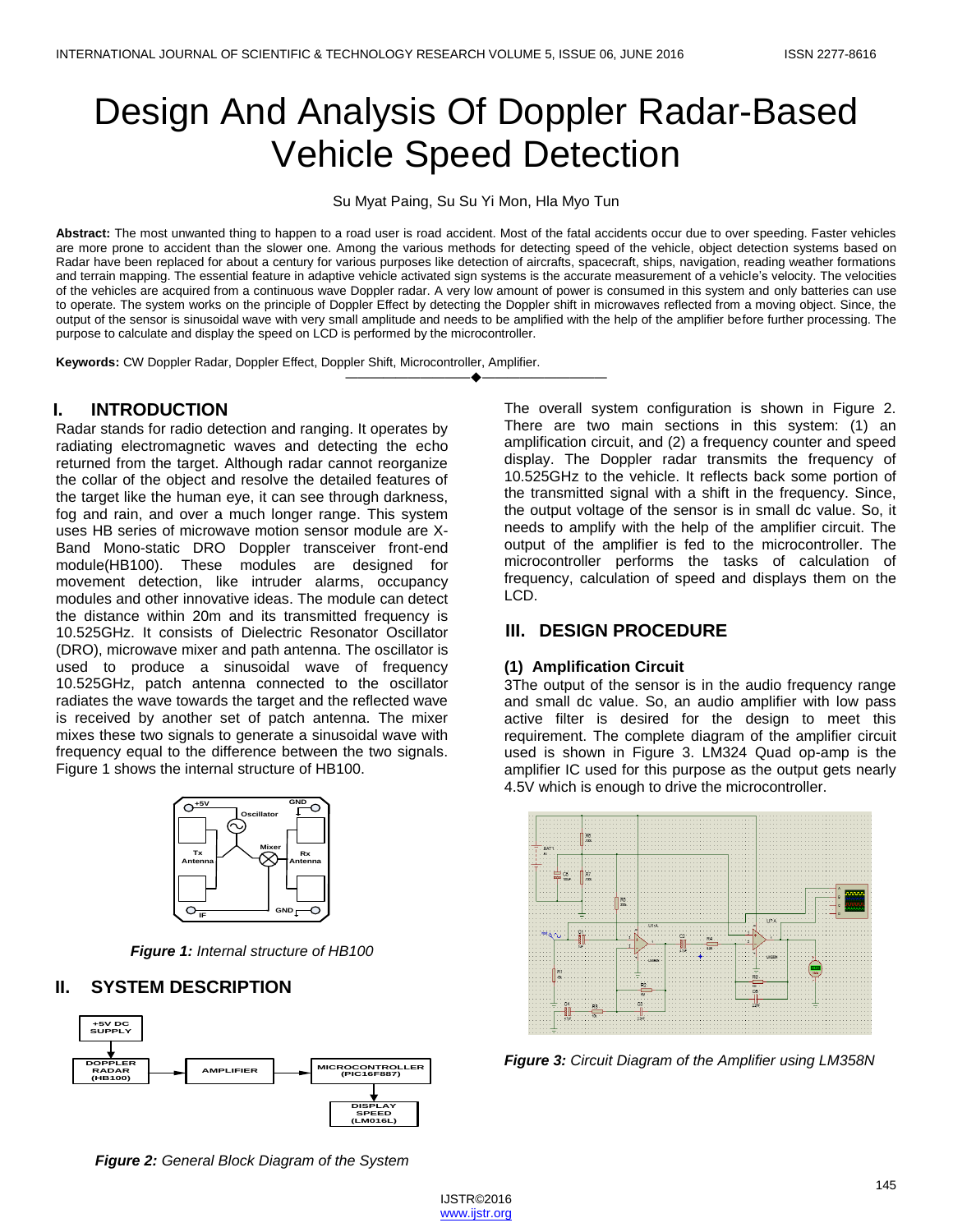

*Figure 4: Output Waveform of the amplifier using LM358N*



*Figure 5: Circuit Diagram of the Amplifier using LM324*



*Figure 6: Output Waveform of the amplifier using LM324*

To minimize the effect of the noise, the amplification is achieved in two stages. The first stage is configured as non-inverting amplifier. Since the output of the sensor is a small dc value (0.01 to 0.2Vdc), AC coupling of the output is necessary. The output of the first stage is a sinusoidal signal with a small dc offset. The dc component at the output is filtered by the capacitor at the output terminal. The second stage is configured as inverting amplifier. The 2.2nF capacitor in the feedback path of the amplifier makes this configuration an active low pass filter. The high frequency noises are filtered and the accuracy of the system is improved. The two stages are cascaded to achieve the overall gain of the amplifier. The second stage acts as a comparator and the output produced is a digital waveform that can be sensed by the digital pin of a microcontroller.

Design Calculation of Amplifier Circuit to drive the Microcontroller To use LM324 op-amp as driver, it is selected 5V as  $V_{cc}$ . For cascaded stages,  $V_{bias}$  for each stage must be 2.5V.

$$
V_{bias} = \frac{R_2}{R_1 + R_2} \cdot V_{cc}
$$
  
2.5V =  $\frac{R_2}{R_1 + R_2} \cdot 5V$   
 $\frac{R_2}{R_1 + R_2} = \frac{1}{2}$ 

Therefor,  $R_1 = R_2 = 100 \text{k}\Omega$  is selected.

reduced to nearly 0.01mA. For minimumerror due toinupt bias current, it must be

$$
I_{bias} = \frac{V_{bias}}{R_3}
$$

$$
R_3 = \frac{2.5V}{0.01mA} = 250k\Omega
$$

Therefore, standard value 330k $\Omega$  is selected for R<sub>3</sub>.

## For First Stage (Amplification)

be amplified at least 100 times todrive themicrocontroller. Since the output of the sensor is a small dc value, it must

$$
\therefore \text{Assume A}_{v1} = 100
$$

For non -inverting amplificat ion,

$$
A_{v1} = 1 + \frac{R_{f1}}{R_{in1}}
$$

From the data sheet of LM324,  $R_{\text{in1}}$ =10k $\Omega$  is selected to achieve output voltage about 5V.

$$
100 = 1 + \frac{R_{f1}}{10k}
$$
  
R<sub>f1</sub> = 99 x 10k = 990kΩ ≅ 1MΩ  
∴ R<sub>f1</sub> = R<sub>f2</sub> = 1MΩ is selected for both stages.  
For AC coupling amplification, C<sub>in</sub> = 4.7μF is  
convenient with R<sub>in</sub> = 10kΩ.  
∴ C<sub>in1</sub> = C<sub>in2</sub> = 4.7μF is selected for both stages.

For Second Stage (low - pass filter)

$$
f_c = \frac{1}{2\pi R_{in2}C_{in2}}
$$
  
\n
$$
4Hz = \frac{1}{2\pi R_{in2}(4.7\mu F)}
$$
  
\n
$$
\therefore R_{in2} \cong 8.4k\Omega
$$

Therefore, standard value 8.2k $\Omega$  is selected for  $R_{in2}$ .

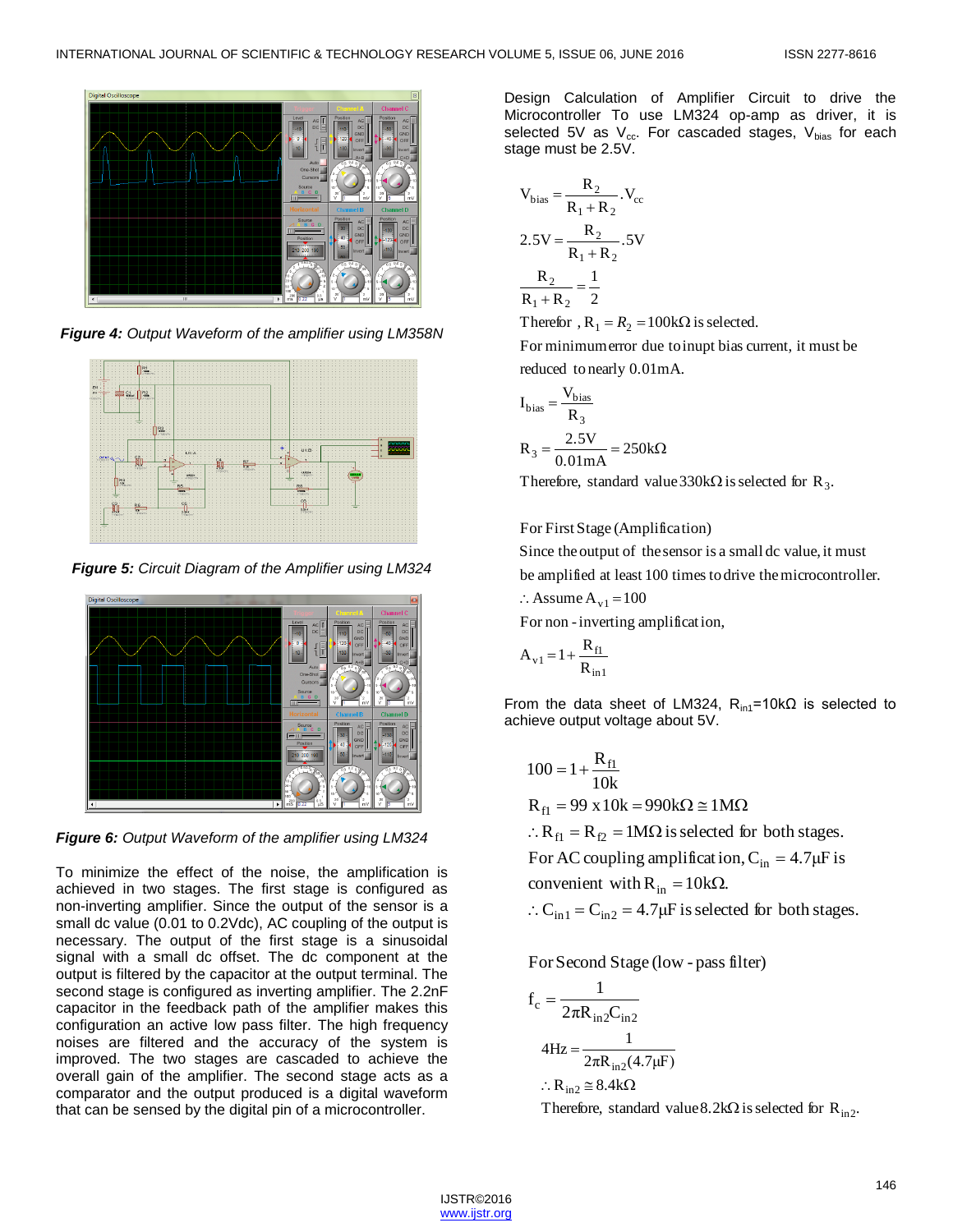### **(2) Frequency Counter and Speed Display**

| <b>EE</b> Pulse Generator Properties                                                                                                                            |                          | P<br>$\Sigma$                   |
|-----------------------------------------------------------------------------------------------------------------------------------------------------------------|--------------------------|---------------------------------|
| Generator Name:                                                                                                                                                 | Initial (Low) Voltage:   | ÷<br>0                          |
| R2(2)<br>Analogue Types<br>DC<br>Sine<br>Pulse<br>Pwlin<br>File<br>Audio<br>Exponent<br><b>SFFM</b><br>Easy HDL<br>Digital Types<br>Steady State<br>Single Edge | Pulsed (High) Voltage:   | ÷<br>1                          |
|                                                                                                                                                                 | Start (Secs):            | ÷<br>n                          |
|                                                                                                                                                                 | Rise Time (Secs):        | ÷<br>Ťш                         |
|                                                                                                                                                                 | Fall Time (Secs):        | ÷<br>1u                         |
|                                                                                                                                                                 | Pulse Width:             |                                 |
|                                                                                                                                                                 | Pulse Width (Secs):      | $\frac{\mathbb{A}}{\mathbb{V}}$ |
|                                                                                                                                                                 | O Pulse Width [%]:       | ÷<br>50                         |
|                                                                                                                                                                 | Frequency/Period:        |                                 |
|                                                                                                                                                                 | <b>O</b> Frequency (Hz): | $\div$<br>2.5k                  |
|                                                                                                                                                                 | Period (Secs):           | $\frac{\Delta}{\Psi}$           |
| Single Pulse<br>Clock                                                                                                                                           | Cycles/Graph:            | $\frac{\mathbb{A}}{\mathbb{Y}}$ |
| Pattern                                                                                                                                                         |                          |                                 |
| Easy HDL                                                                                                                                                        |                          |                                 |
| Current Source?<br>Isolate Before?<br>Manual Edits?<br>V Hide Properties?                                                                                       | OK                       | Cancel                          |

*Figure 6: Pulse Generator Properties window (adding the frequency with 2.5kHz)*



*Figure 7: Simulation of the frequency counter after running*

Frequency of the signal is the factor representing the speed of the moving object. So, the frequency of the incoming pulse from the amplifier is measured by connecting the output of the amplifier to the timer1 clock input pin of PIC16F887. The corresponding pin in PIC16F887 is pin 15. When used with an internal clock source, the module is a timer. When used with an external clock source, the module can be used as either a timer or counter. In this paper, it is operated as an external clock source. When counting, Timer1 is incremented on the rising edge of the external clock input T1CKI. In addition, the Counter mode clock can be synchronized to the microcontroller system clock or run asynchronously. In Counter mode, a falling edge must be registered by the counter prior to the first incrementing rising edge after one or more of the following conditions:

- Timer1 is enabled after POR or BOR Reset
- A write to TMR1H or TMR1L
- T1CKI is high when Timer1 is disabled and when Timer1 is reenabled T1CKI is low.

The frequency of the input signal can be obtained from counted value and the clock of the counter. A number of such measurements can be taken and averaged for better accuracy.

#### **Relation Between Frequency and Speed**

....................Eq :(3) λ 2v <sup>f</sup> .....................Eq :(2) f c λ f f f ...............Eq :(1) o r o 







*Figure 8: Simulation for the speed display*

The speed is calculated by writing the equation of the relation between frequency and speed in the existing program.



*Figure 9: Flow Chart for Frequency Counter and Speed Display*